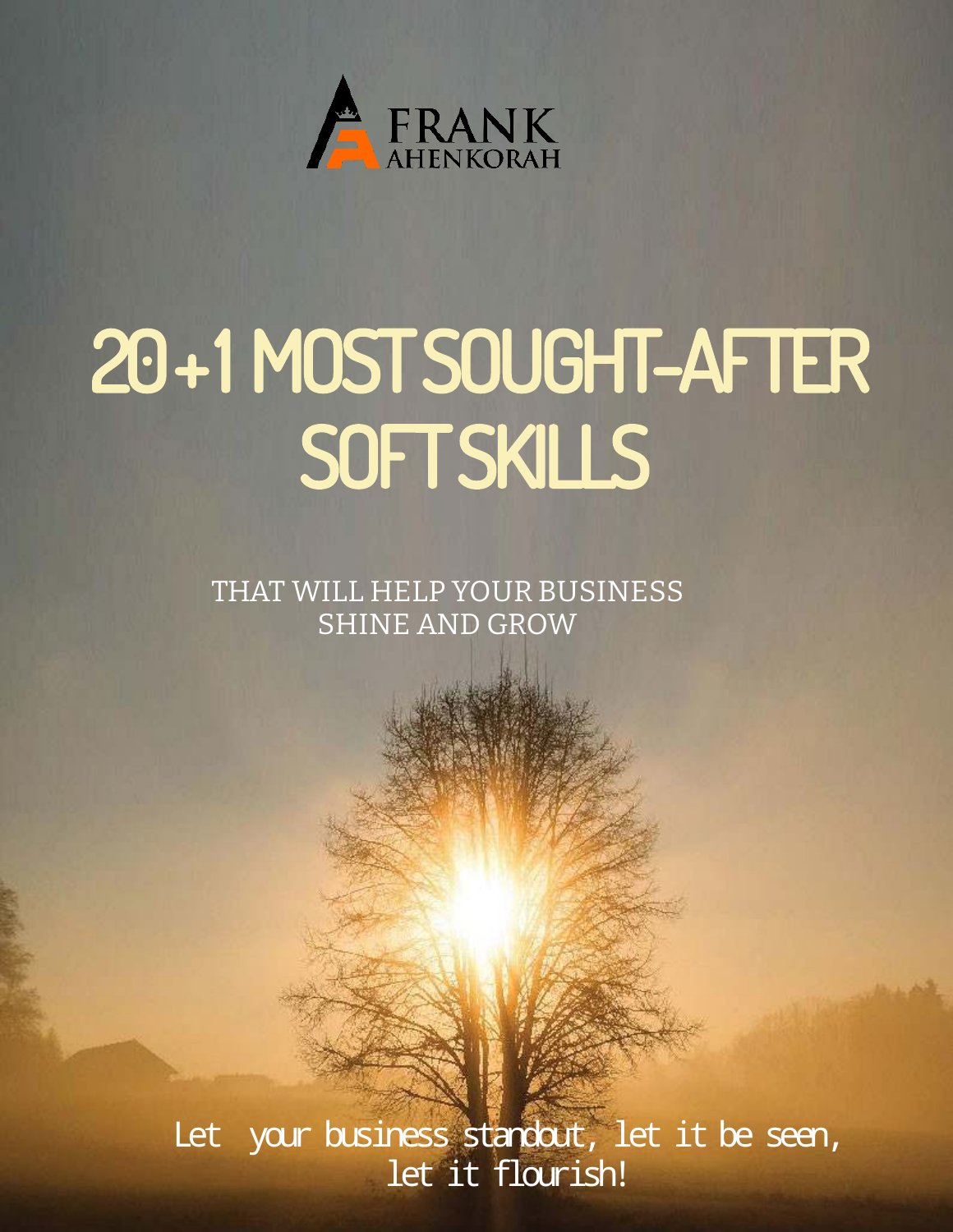## Willingness to Learn

This is a bonus skill, that is, the plus one (+1) skill, that I have personally included as a soft skill. It can be termed as a personal attribute, and it is very important to me. Without it, all the other relevant and powerful skills that follow become less relevant, in fact, this book will be of no



interest to you.

Having the willingness to learn a new thing makes one creative, willingness to accept and learn from mistake makes one a better person. It's a trait that helps

people to relate well with others.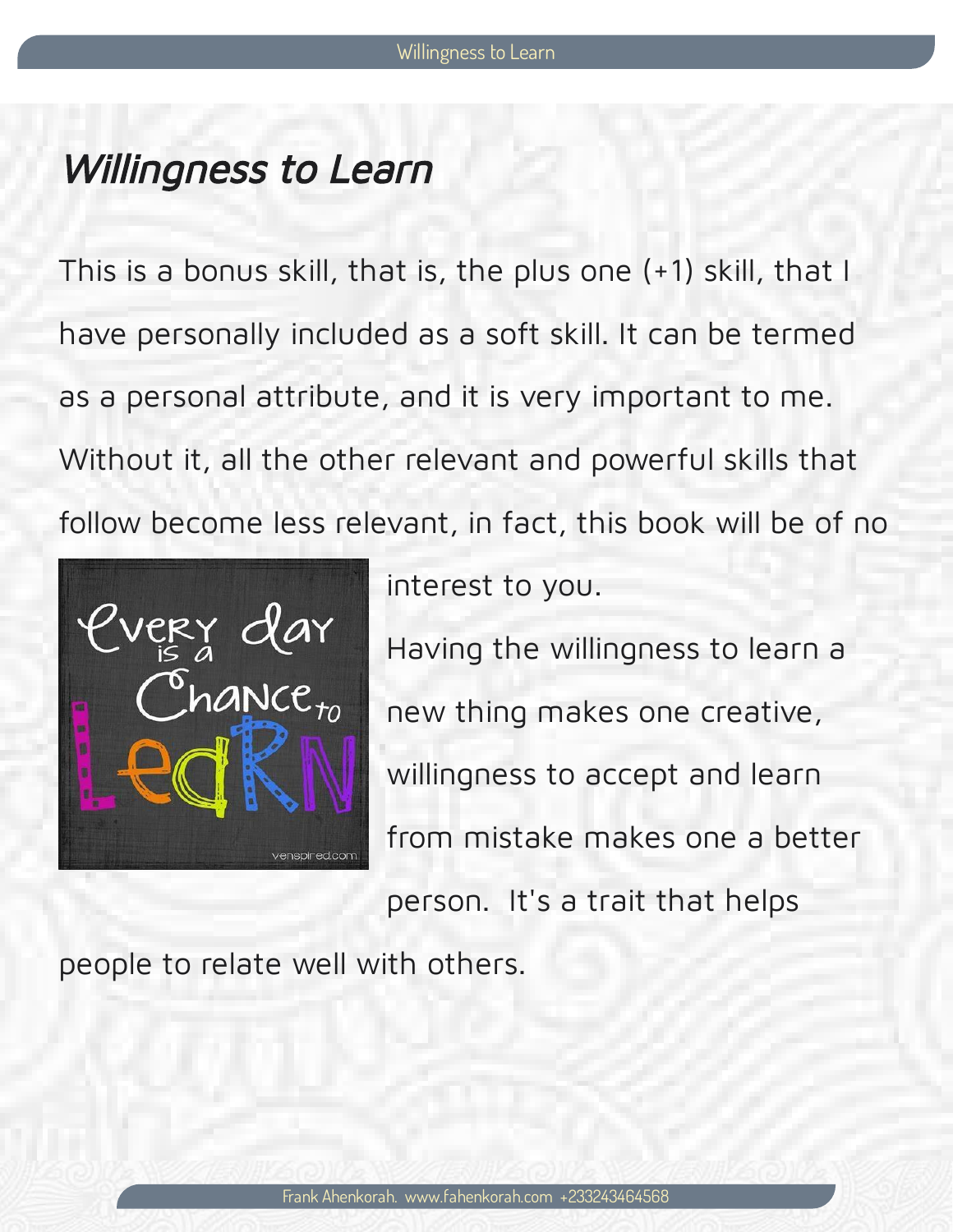Some of us could not become the nurses, the pilots, the lawyers, the engineers, the doctors and so on that we admired to become because we could not have training in that particular field. This is not to say that our inability to learn was the only hindrance or obstacle to that profession. I duly acknowledge that other factors including nancial challenges could contribute to that.

For the purpose of this book, emphasis has been placed on the learning desire because without the willingness to learn you will not be interested even in the topics that follow.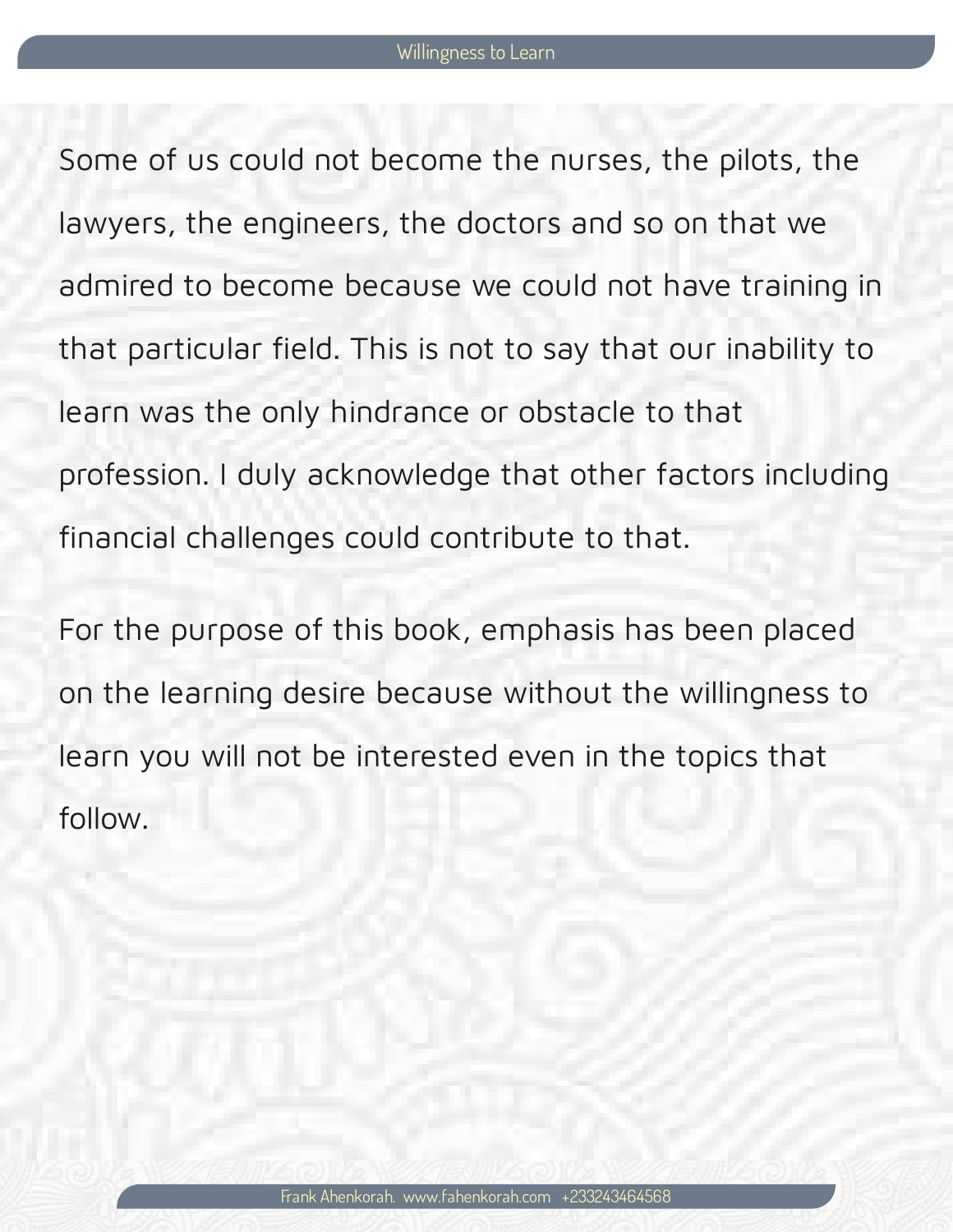Learning is a key in our lives because whether we admit or deny it, it is something we do every day. You have learned to do what you are doing now, that is whatever trade or profession you find yourself in, whether a trader, mechanic, fashion designer, blogger, plumber etc., you had the desire to learn perhaps by practicing it consciously or unconsciously.

Teaching

Learning is part of our daily Mentor Leadership activities and without conscious  $G_{O_{c}}$ Expert effort to practice it, we will not flourish. Things keep changing every day and without willingness to learn new ways of doing things, we can't keep afloat or stay competitive.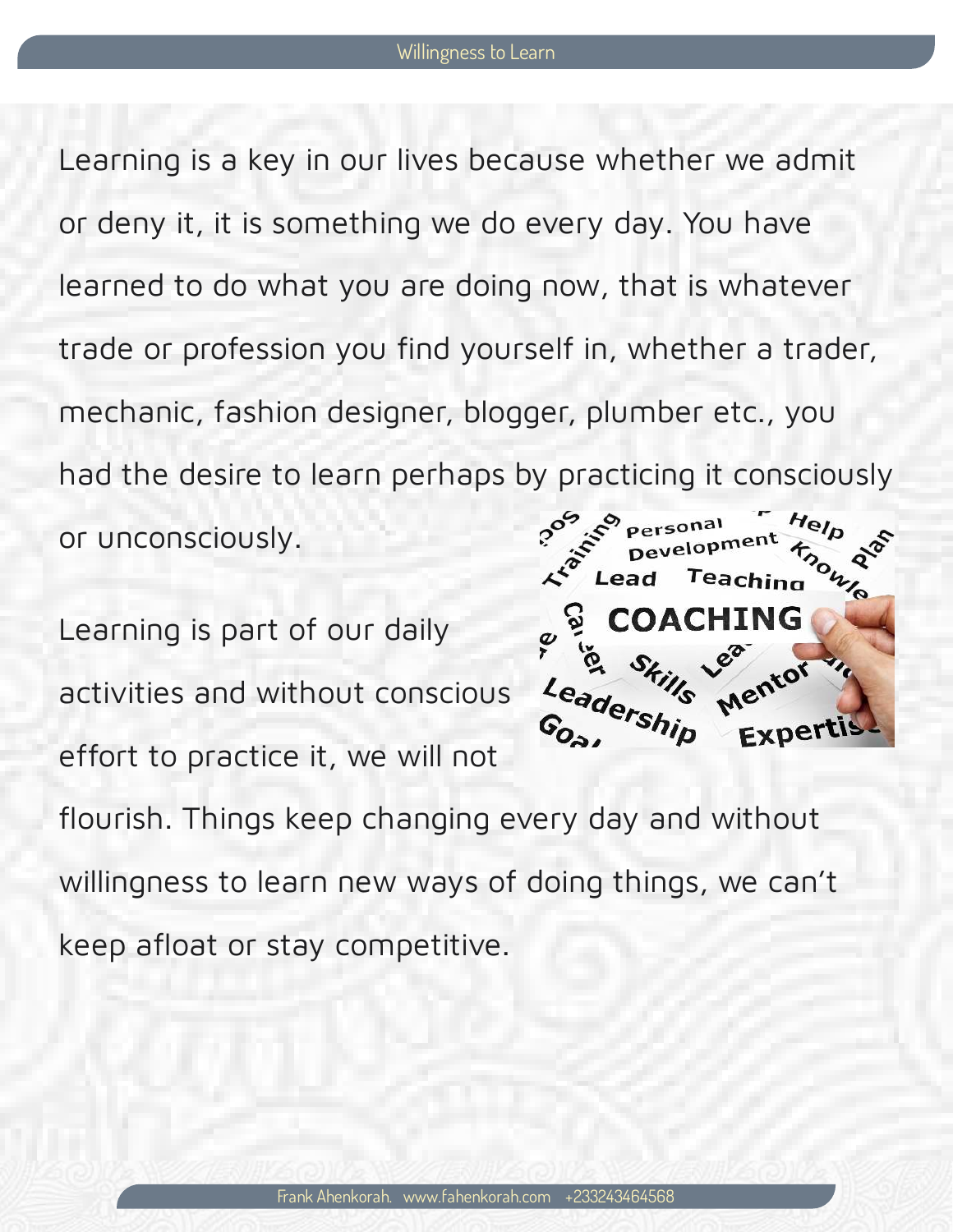Nobody was born with driving skills, yet people can drive most complex and sophisticated vehicles including those who even



entertained fear. Because they

desired to learn how to drive, they



learned, and they were able to drive.

Similarly, many business today have remained outmoded, losing customers and sales on daily basis because they feel comfortable doing the same old ways and reluctant to learn new ways of working.

Learning takes place in many forms, not necessarily formal education or training but it could be watching movies or videos, seeking views and advices from experts and friends, trying new things and making corrections among others.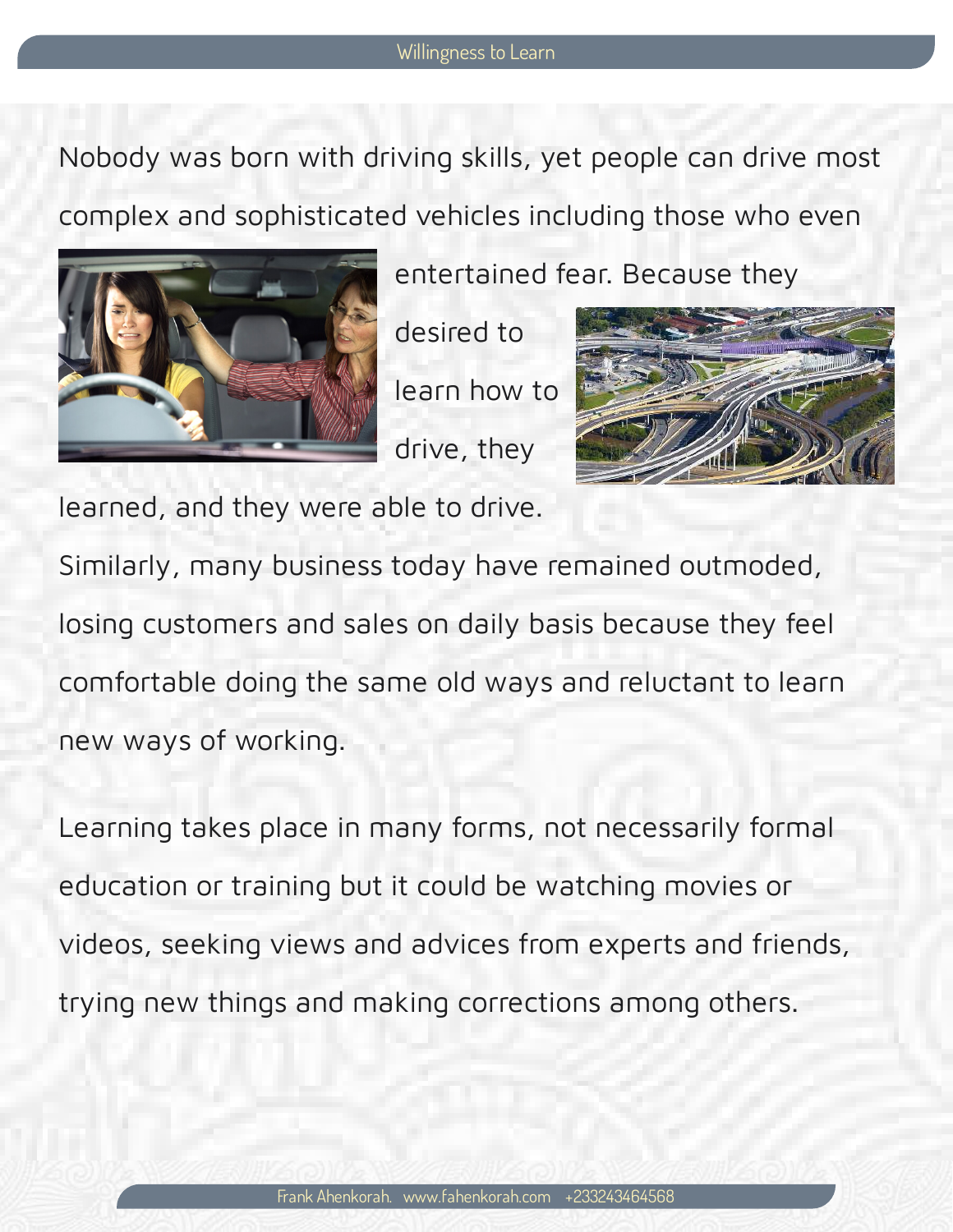Not all the skills we need to make our businesses grow are



taught in schools, universities or in apprenticeships. Hard skills or professionals skills are different from

soft skills. Soft skills are mostly not taught in schools.

There are 20 most sought-after soft skills that can help to turn businesses around, increase customer base and build excellent brand or reputation.

It is not too late or too early to start. The time is NOW! Learn one new soft skill today and it could become a turning point for the business you have dreamed to see or even the better person you have aimed to become.